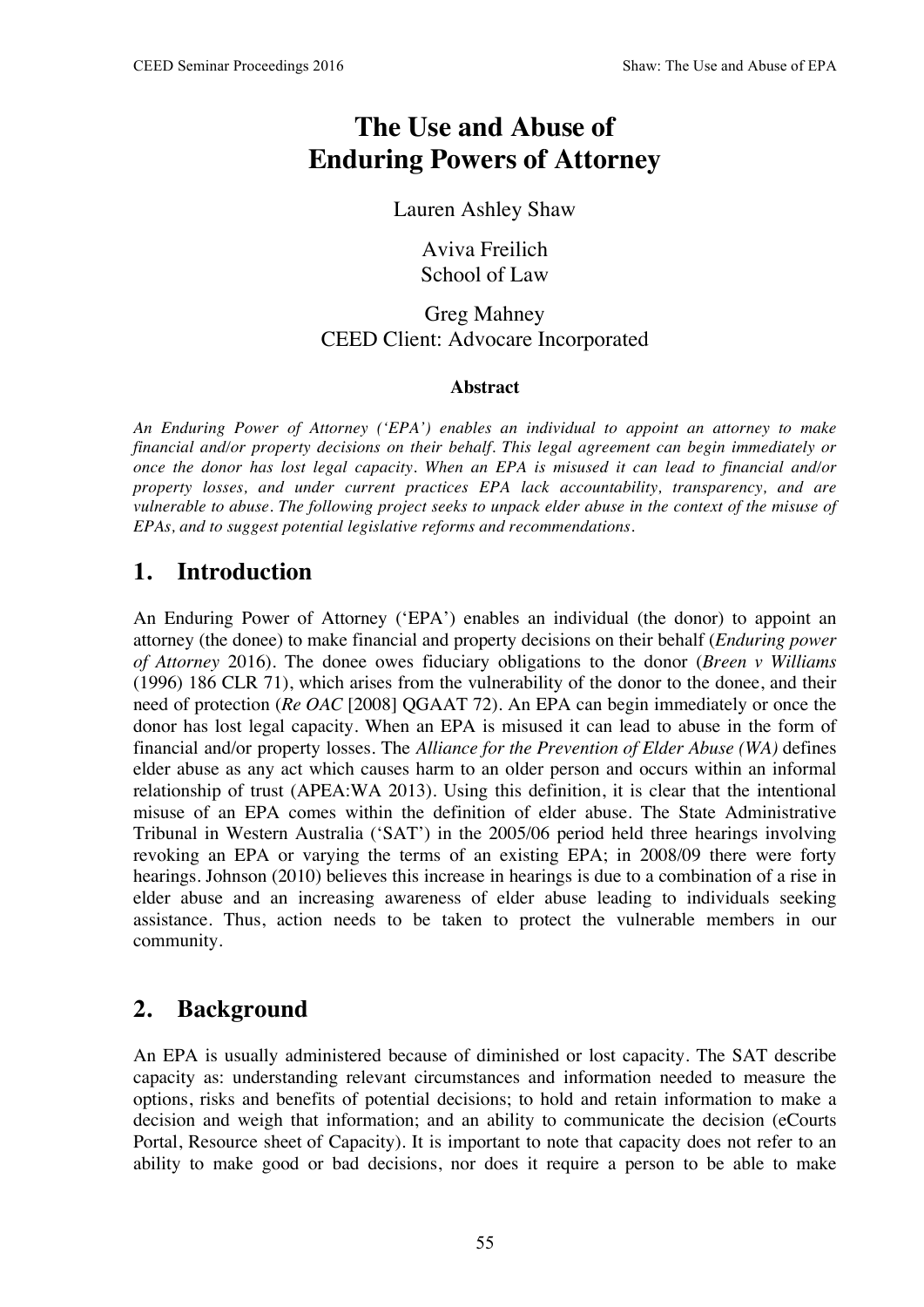decisions about all aspects of their life (for example one may enact an EPA for financial decisions but retain an ability to make decisions on lifestyle choices).

The misuse of an EPA was the most frequently mentioned form of financial elder abuse in the 2011 Crime Research Centre study into elder abuse in Western Australia (Clare, Blundell, and Clare 2011). With Johnson (2010) adding that elder abuse from misusing an EPA is due to its lack of accountability, transparency, and its vulnerability to abuse. However, this is not a strictly Western Australian issue, with Cannon (2013) asserting that 32% of recent cases in the Queensland Civil and Administrative Tribunal were relating to financial abuse under EPAs. In Western Australia an EPA is legislated under the *Guardianship and Administration Act 1990* (WA) ('The Act') and it mentions the 'obligations' of the donee, including: exercising powers with reasonable diligence; keeping records of accounts, dealings, and transactions; and reporting bankruptcy to the SAT. However, the increase in elder abuse from EPAs suggests the legislation is not enough.

#### **3. Discussion**

An EPA can provide individuals with an opportunity to decide how their assets and property will be dealt with, and by whom, when they have capacity, for when they are no longer capable. However, the *Older People and the Law Report* (House of Representatives Standing Committee on Legal and Constitutional Affairs 2007) found that in the EPA there is potential for elder abuse, such as an elderly person being pressured into signing an EPA. Common improper dealings include: the donee withdrawing money from the donor's bank account and spending it inappropriately; selling the donor's house without their knowledge or providing alternative accommodation; giving away or selling the donor's possessions inappropriately; choosing accommodation or care which is unsafe or inappropriate; engaging in illegal activity, such defrauding or physically harming the donor; and transferring the title of the donor's house into the donee's name without their knowledge or consent (Cannon 2013). The SAT can appoint a person as an attorney when the individual is deemed not to have capacity. This means the individual has a limited voice in how their assets and finances will be dealt with, and any further decisions made may not take their wants into consideration (Cartwright 2011). It is advantageous to create an EPA to allow individuals to make decisions for themselves, rather than rely on the SAT to make the correct decision and appoint who they believe is the best person.

An EPA provides an individual an opportunity for future planning for their property and financial assets, however Brown (1997) found that few people had created an EPA. In 1999, researchers found that 40% of older adults in the community and 50% of older adults in aged care had organised an EPA (Setterlund, Tilse, and Wilson 1999) and their 2002 results showed a decrease of community use with 34% and increase of aged care use to 73% (Setterlund, Tilse, and Wilson 2002). Fowler and Fisher's (2009) research suggests the poor engagement with EPA was due to individuals creating an EPA when a sense of urgency occurs. There are dangers with urgency driving the creation of an EPA, such as: determining the best donee; a poorly drafted EPA; and it not being a well thought out decision-making process. Brechling and Schneider (1993) suggest that a reason for the lack of implementation of future planning, such as an EPA, was the lack of knowledge, with the most influential future planning forces coming from health professionals (Hirschaman, Kapo and Karlawish 2008) and friends and family (Rosnick and Reynolds 2003). Findings have determined key barriers to creating an EPA are the fear of abuse (Brown 1997, and Setterlund, Tilse, and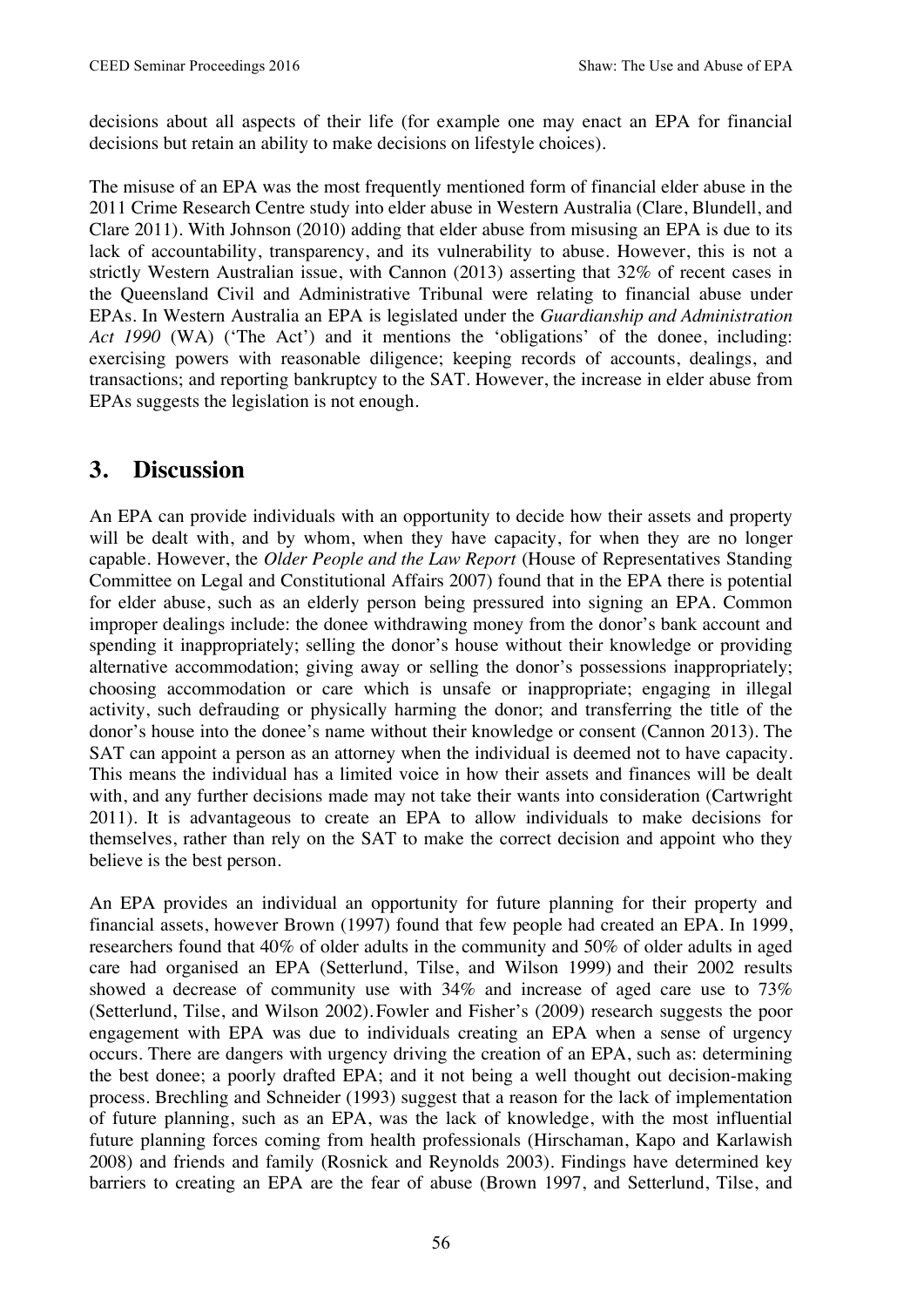Wilson 1999) and the difficulty in selecting an appropriate EPA (Wilson et al. 2013). Furthermore, individuals who believe they have family members who will informally care for their future do not create an EPA (High 1990) and some individuals with limited economic means believe an EPA is not necessary (Samsi and Manthorpe 2010). Thus, awareness of the benefits of EPA is lacking within our community and the author believes this is a reason why EPA engagement is lacking.

The key issue remains that many elder abuse victims do not report their abuse, and if they do, they do not seek criminal charges because the abuser, the attorney, is often a family member, a close friend, or a trusted and in confidence professional. Engaging in a community discussion of abuse will make it more likely for victims to come forward and seek a remedy, and also provide a platform for change. There should not be an assumption that the individuals seek criminal charges laid or they want all the money returned- the individual may simply want their voice heard, and an acknowledgment and an apology made. This could be achieved through mediation and alternative dispute resolution means, rather than costly, and public, court proceedings, for victims of EPA abuse. If the individual does choose legal proceedings, there are common law remedies available, such as breach of a fiduciary relationship, unconscionable conduct, and undue influence. For example, undue influence looks at the quality of the agreement from the perspective of the weaker party. This means a transaction can be set aside if the agreement was made from a weak and vulnerable position and inappropriate influence by the other party (*Commercial Bank of Australia v Amadio*  (1983) 151 CLR 447 at 474 per Deane J). Section 87 of the *Queensland Powers of Attorney Act 1998* (Qld) has a statutory presumption of undue influence in their EPA Act, unlike the Western Australian Act. In the case of *Janson v Janson* [2007] NSWSC 1344*,* the donor signed the EPA forms whilst he was hospitalised, then later signed the transfer papers but did not understand the nature of the documents and was given no independent legal advice. The Court held that the donor had not signed the transfer of his own free will, despite stating he wanted his nephew to have the property. The Court held this was presumed undue influence because the donor had trust and confidence in the donee, and the donee was in a position of influence. The transaction was set aside.

# **4. Policy & Practive Recommendations**

There needs to be more community engagement and education about EPAs. This includes a suggestion that individuals must seek independent legal advice before entering an EPA. The lack of awareness and education about the misuse of EPAs within the community actually contributes to elder abuse because of its hidden nature (Johnson 2010). EPAs should not become synonymous with abuse. They are a mechanism to enable individuals to future plan and determine how their financial assets and property will be dealt with when they are no longer able to do so.

#### **4.1 Legislative Amendments**

The Act needs to be reviewed and amended. There needs to be a uniform legislative framework that would include a mutual recognition provision allowing EPA to be recognized across the nation. There should also be a definition of the notions of capacity and 'incapacity', which is referenced within the Act but not defined. Current research suggests the following amendments: explicitly stating the duties of the donee in the legislation; the imposition of penalties for breaches of obligations similar to the Queensland *Guardian and Administrative*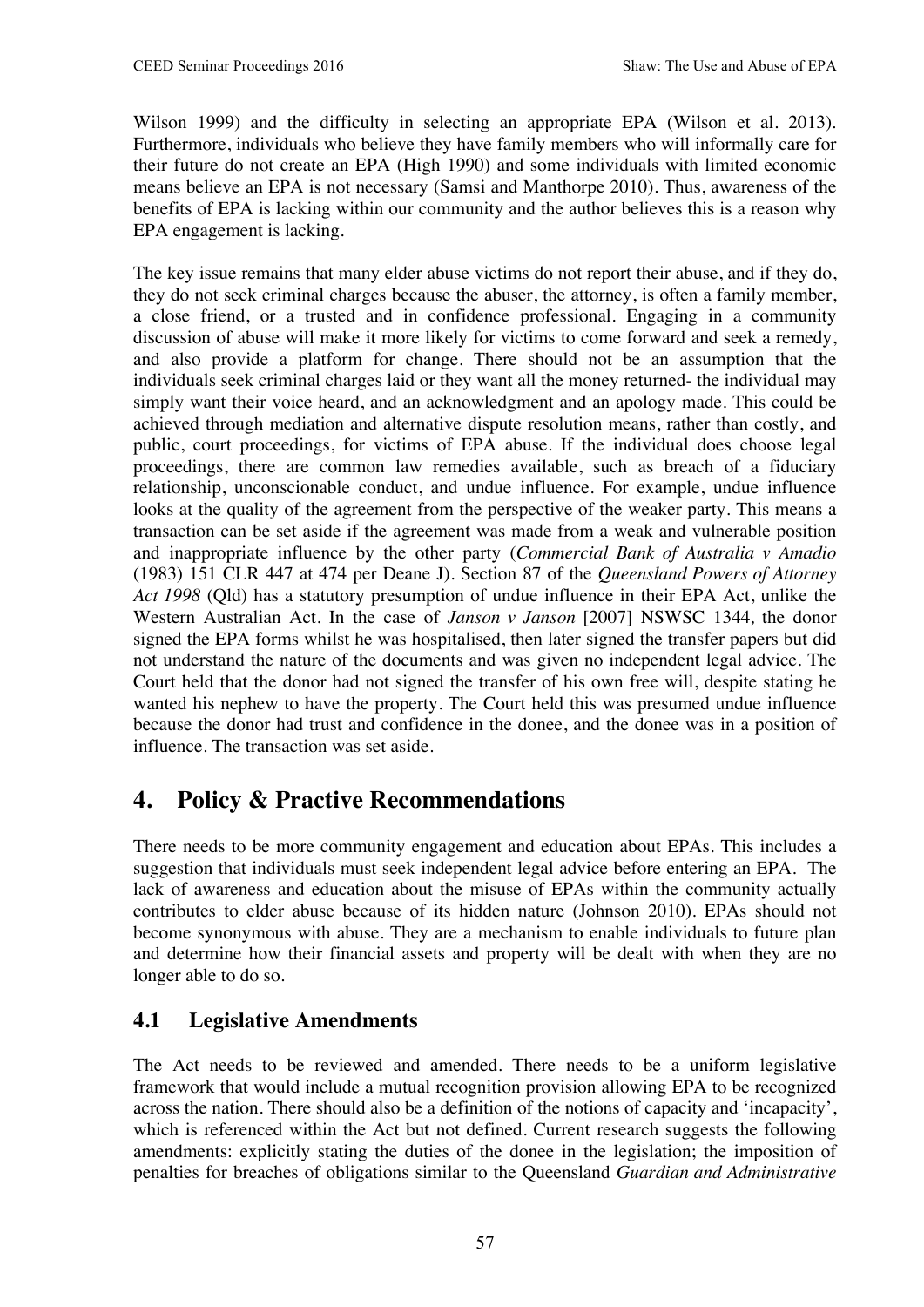*Act 2000,* s 35, which makes it an offence for a decision maker to fail to perform their fiduciary duties; SAT remedial powers; and a presumption that transactions arose through the undue influence of the donee (*Powers of Attorney Act 1990* (Qld*)* s 87).

#### **4.2 Registration System**

A donee can withdraw all of the donor's savings and sell their property without ever needing to formally register the EPA, aside from the registration at Landgate that allows for property dealings. If an individual, or their representative, believes the EPA has been misused, and they no longer have capacity, they must seek orders from the SAT to revoke the EPA (*Guardianship and Administration Act 1990 (WA)* s109*).* An individual with capacity can revoke the EPA verbally or in writing, and must destroy all copies of the EPA. A registration system would provide for a centralised database where all EPAs registered are considered current and in force, and are the only proof of EPA. The Office of the Public Advocate and Freilich et. Al (2014) have stated that they believe the lack of registration systems for EPAs in Western Australia creates uncertainty. The House of Representatives in their *Committee Report* argue that a 'national register' would be able to effectively monitor donees and their actions (Standing Committee on Legal and Constitutional Affairs 2007). The Government responded to this recommendation as "Partially Accepted" but argued, "in developing the national register, a review should be undertaken" (Standing Committee on Legal and Constitutional Affairs, Government Response 2007). The author notes that there has not been a review yet. However, if an individual has lost physical capacity they may be unable to revoke the EPA, thereby the registered EPA would still remain current even if it was no longer the wish of the individual.

Intuitively and through this research, it is evident that an individual who has lost capacity cannot be responsible for assuming or monitoring the donee's actions. As suggested by an Advocare Incorporated Advocate, who is guarding the attorney guardians? Clearly assuming that abuse will not occur because the donee's of EPAs are family or close friends or trusted professionals is no longer enough.

# **5. Conclusions and Furture Work**

The work completed thus far suggests that there is a desperate need within our community for stronger legislation and protection measures for the vulnerable members of our community. The project will continue to unpack the misuse of EPAs using the data from agencies, such as Advocare Incorporated, to understand the lived experiences of victims. Further, the project will seek to open discussions with stakeholders involved in this discourse for their understanding of what could be changed to protect vulnerable people. Finally, the project will look into remedial options, such as mediation for resolving EPA disputes and discuss the importance of community education and awareness.

### **6. References**

Alliance for the Prevention of Elder Abuse 2013, *Elder Abuse Protocol: Guidelines for Action*. Available from:

http://www.advocare.org.au/uploaded/files/client\_added/SO103%20Elder%20Abuse%20Protocol %20v2.pdf. [16 June 2016].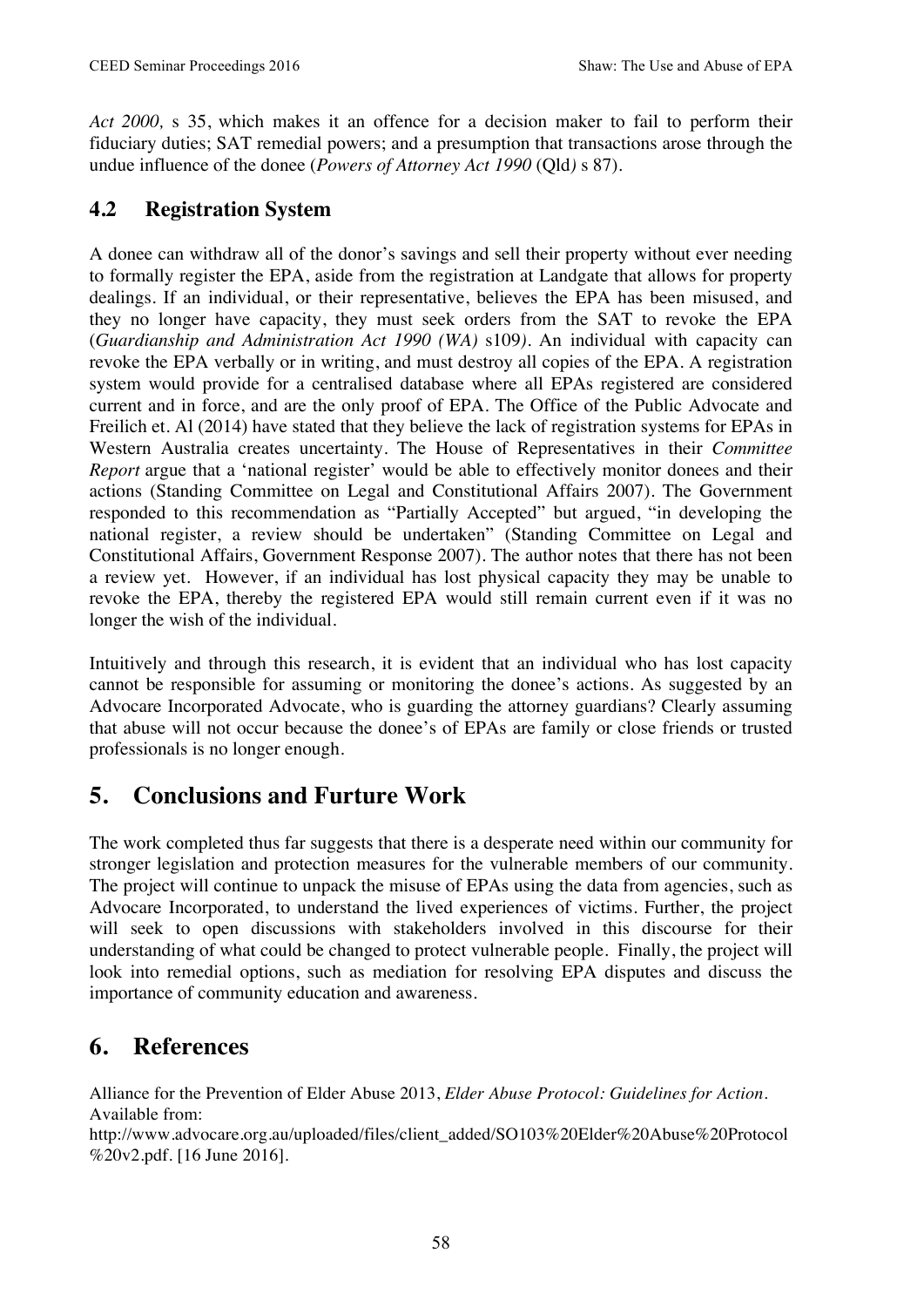Brechling, B.G. and Schneider, C.A 1993, 'Preserving autonomy in early stage dementia', *Journal of Gerontological Social Work*, vol. 20, no. 1-2, pp. 17–33. Available from: Taylor & Francis online. [16 June 2016].

*Breen v Williams (1996) 186 CLR 71*.

Brown, NM, 1997. 'Who would you choose? Appointing an agent with a medical power of attorney', *Australian Journal on Ageing,* vol. 16, no. 4. pp. 147-150. Available from: Wiley Online Library. [16 June 2016].

Cannon, B 2013, Victim of abuse of an Enduring Power of Attorney? What to do, who to tell and who can help, 14 November 2013, Australian Estate Law Today. Available from: http://www.australianestatelawtoday.com.au/powers-of-attorney/victim-of-abuse-enduring-powerof-attorney/. [16 June 2016].

Cartwright, C 2011. 'Planning for the End of Life for People with Dementia', *BMJ Supportive & Palliative Care*, vol. 3, no. 2, 251. Available from: ProQuest. [16 June 2016].

Clare, M., Blundell, B. and Clare, J 2011, *Examination of the Extent of Elder Abuse in Western Australia (Research Report)*. Available from: http://www.advocare.org.au/uploaded/files/client\_added/Examination%20of%20the%20Extent%2 0of%20Elder%20Abuse%20in%20Western%20Australia.pdf. [16 June 2016].

*Commercial Bank of Australia v Amadio* (1983) 151 CLR 447.

Department of the Attorney General, Office of the Public Advocate, Government of Western Australia 2013, *A Guide to Enduring Power of Attorney in Western Australia*. Available from: http://www.publicadvocate.wa.gov.au/E/enduring\_power\_of\_attorney.aspx. [16 June 2016].

eCourts Portal of Western Australia, n.d. *Resource Sheet: What is meant by 'Capacity' and the ability to make 'Reasonable Decision.* Available from:

https://ecourts.justice.wa.gov.au/eCourtsPortal/OnlineResolution/Run/Page?stateId=ceefa76cf843-401f-8935-ddade1769f95&pageId=6791f4b9-97a1-4a15-8a3a-bead082393eb [16 June 2016].

*Enduring power of attorney* 2016. Available from: http://www.publicadvocate.wa.gov.au/E/enduring\_power\_of\_attorney.aspx. [16 June 2016].

Fowler, C. and Fisher, C.L 2009, 'Attitudes toward decision making and aging, and preparation for future care needs', *Health Communication*, vol. 24, no. 7, pp. 619–630. Available from: Taylor & Francis Online. [16 June 2016].

Freilich, A., Levine, P., Travia, B. and Webb, E 2014. *Housing for Older People Summary*. Available from: http://www.cotawa.org.au/wp-content/uploads/2014/11/Housing-for-olderpeople-summary.pdf. [16 June 2016].

*Guardianship and Administration Act 1990* (WA).

High, D.M 1990. 'Who will make health care decisions for me when I can't?' *Journal of Aging and Health*, vol. 2, no. 3, pp. 291–301. Available from: Sage Journals. [16 June 2016].